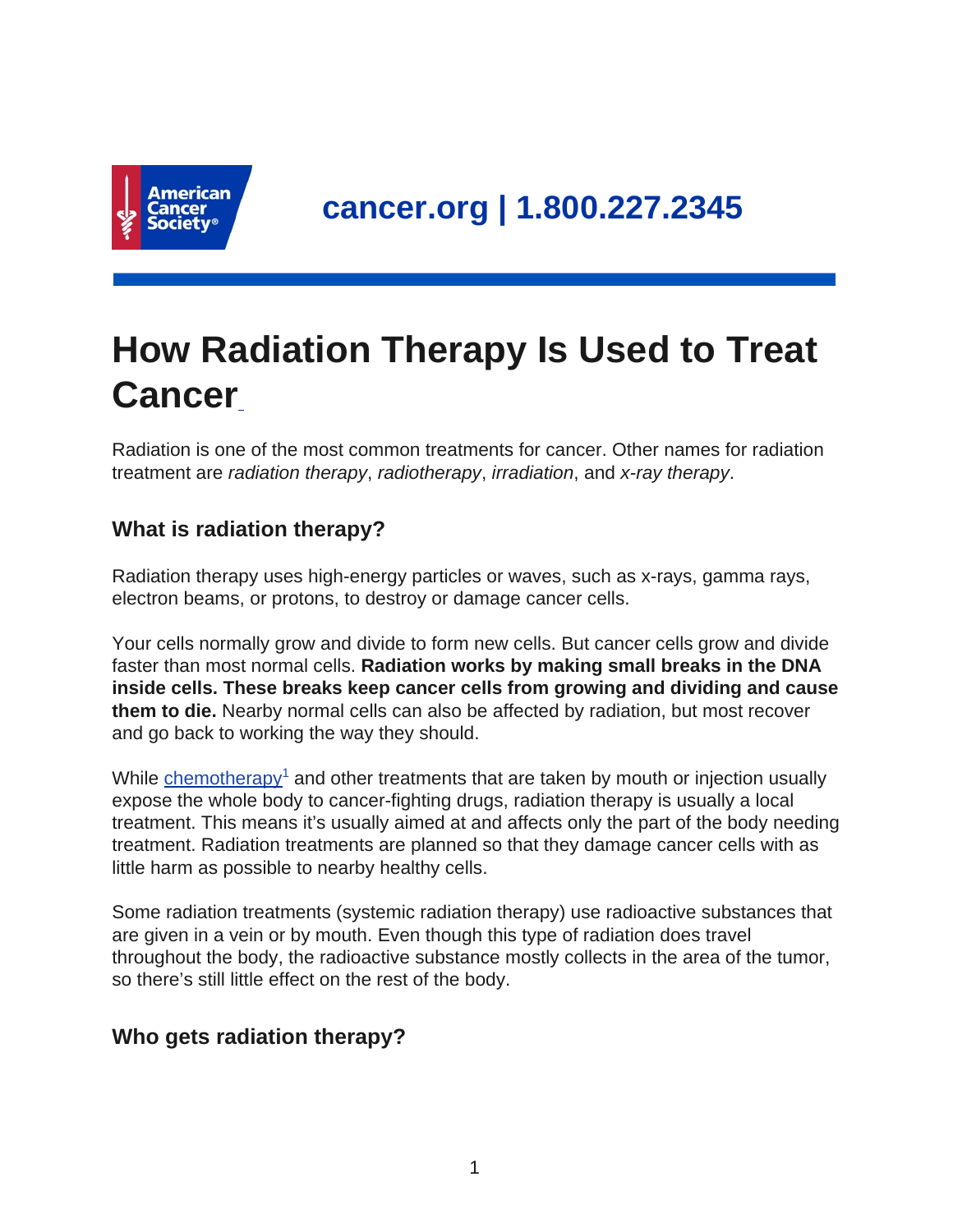More than half of people with cancer get radiation therapy. Sometimes, radiation therapy is the only cancer treatment needed and sometimes it's used with other types of treatment. The decision to use radiation therapy depends on the type and stage of cancer, and other health problems a patient might have.

#### **What are the goals of radiation therapy?**

Most types of radiation therapy don't reach all parts of the body, which means they're not helpful in treating cancer that has spread to many places within the body. Still, radiation therapy can be used to treat many types of cancer either alone or in combination with other treatments. While it's important to remember each cancer and each person is different, radiation is often the treatment of choice for the following purposes.

#### **To cure or shrink early-stage cancer**

Some cancers are very sensitive to radiation. Radiation may be used by itself in these cases to make the cancer shrink or completely go away. In some cases, chemotherapy or other anti-cancer drugs may be given first. For other cancers, radiation may be used before surgery to shrink the tumor (this is called pre-operative therapy or neoadjuvant therapy), or after [surgery](https://www.cancer.org/content/cancer/en/treatment/treatments-and-side-effects/treatment-types/surgery.html)<sup>2</sup> to help keep the cancer from coming back (called adjuvant therapy).

For certain cancers that can be cured either by radiation or by surgery, radiation may be the preferred treatment. This is because radiation can cause less damage and the part of the body involved may be more likely to work the way it should after treatment.

For some types of cancer, radiation and chemotherapy or other types of anti-cancer drugs might be used together. Certain drugs (called radiosensitizers) help radiation work better by making cancer cells more sensitive to radiation. Research has shown that when anti-cancer drugs and radiation are given together for certain types of cancer, they can help each other work even better than if they were given alone. One drawback, though, is that side effects are often worse when they are given together.

#### **To stop cancer from coming back (recurring) somewhere else**

Cancer can spread from where it started to other body parts. Doctors often assume that a few cancer cells might already have spread even when they can't be seen on imaging scans like CT scans or MRIs. In some cases, the area where the cancer most often spreads to may be treated with radiation to kill any cancer cells before they grow into tumors. For instance, people with certain kinds of lung cancer may get radiation to the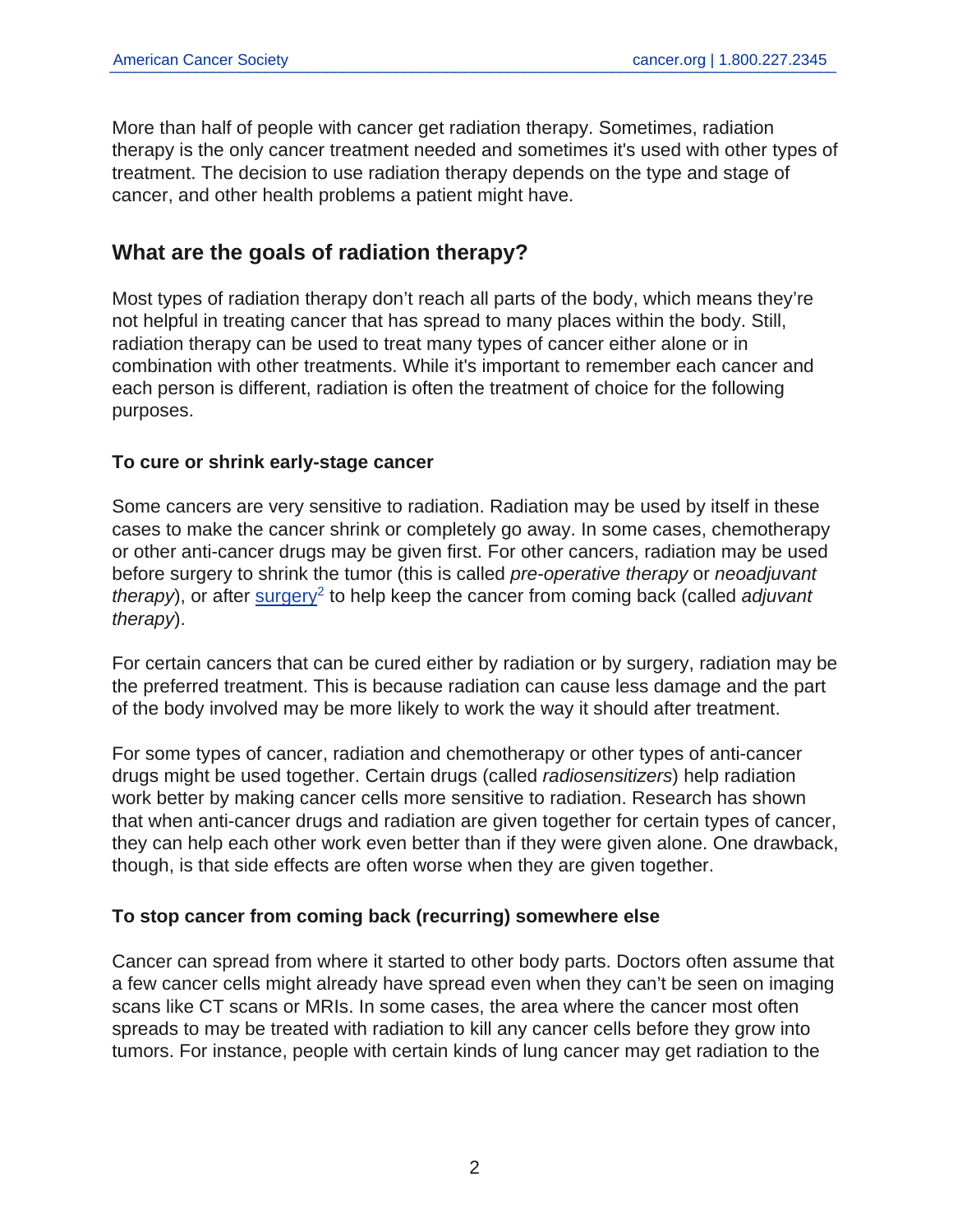head, even when there is no cancer known to be there, because their type of lung cancer often spreads to the brain. This is done to help prevent cancer from spreading to the head even before it can. Sometimes, radiation to prevent future cancer can be given at the same time that radiation is given to treat existing cancer, especially if the area the cancer might spread to is close to the tumor itself.

#### **To treat symptoms caused by advanced cancer**

Sometimes cancer has spread too much to be cured. But some of these tumors can still be treated to make them smaller so that the person can feel better. Radiation might help relieve problems like pain, trouble swallowing or breathing, or bowel blockages that can be caused by [advanced cancer](https://www.cancer.org/content/cancer/en/treatment/understanding-your-diagnosis/advanced-cancer.html)<sup>3</sup>. This is called *palliative radiation*.

#### **To treat cancer that has returned (recurred)**

If a person's cancer has returned (recurred), radiation might be used to treat the cancer or to treat symptoms caused by advanced cancer. Whether radiation will be used after recurrence depends on many factors. For instance, if the cancer has come back in a part of the body that has already been treated with radiation, it might not be possible to give more radiation in the same place. It depends on the amount of radiation that was used before. In other instances, radiation might be used in the same area of the body or a different area. Some tumors do not respond as well to radiation, so radiation might not be used even if they recur.

## **How is radiation therapy given?**

Radiation therapy can be given in 3 ways:

- [External radiation \(or external beam radiation\)](https://www.cancer.org/content/cancer/en/treatment/treatments-and-side-effects/treatment-types/radiation/external-beam-radiation-therapy.html)<sup>4</sup>: uses a machine that directs highenergy rays from outside the body into the tumor. It's done during outpatient visits to a hospital or treatment center. It's usually given over many weeks and sometimes will be given twice a day for several weeks. A person receiving external radiation is not radioactive and does not have to follow special safety precautions at home.
- [Internal radiation](https://www.cancer.org/content/cancer/en/treatment/treatments-and-side-effects/treatment-types/radiation/internal-radiation-therapy-brachytherapy.html)<sup>5</sup>: Internal radiation is also called brachytherapy. A radioactive source is put inside the body into or near the tumor. With some types of brachytherapy, radiation might be placed and left in the body to work. Sometimes it is placed in the body for a period of time and then removed. This is decided based on the type of cancer. Special safety precautions are needed for this type of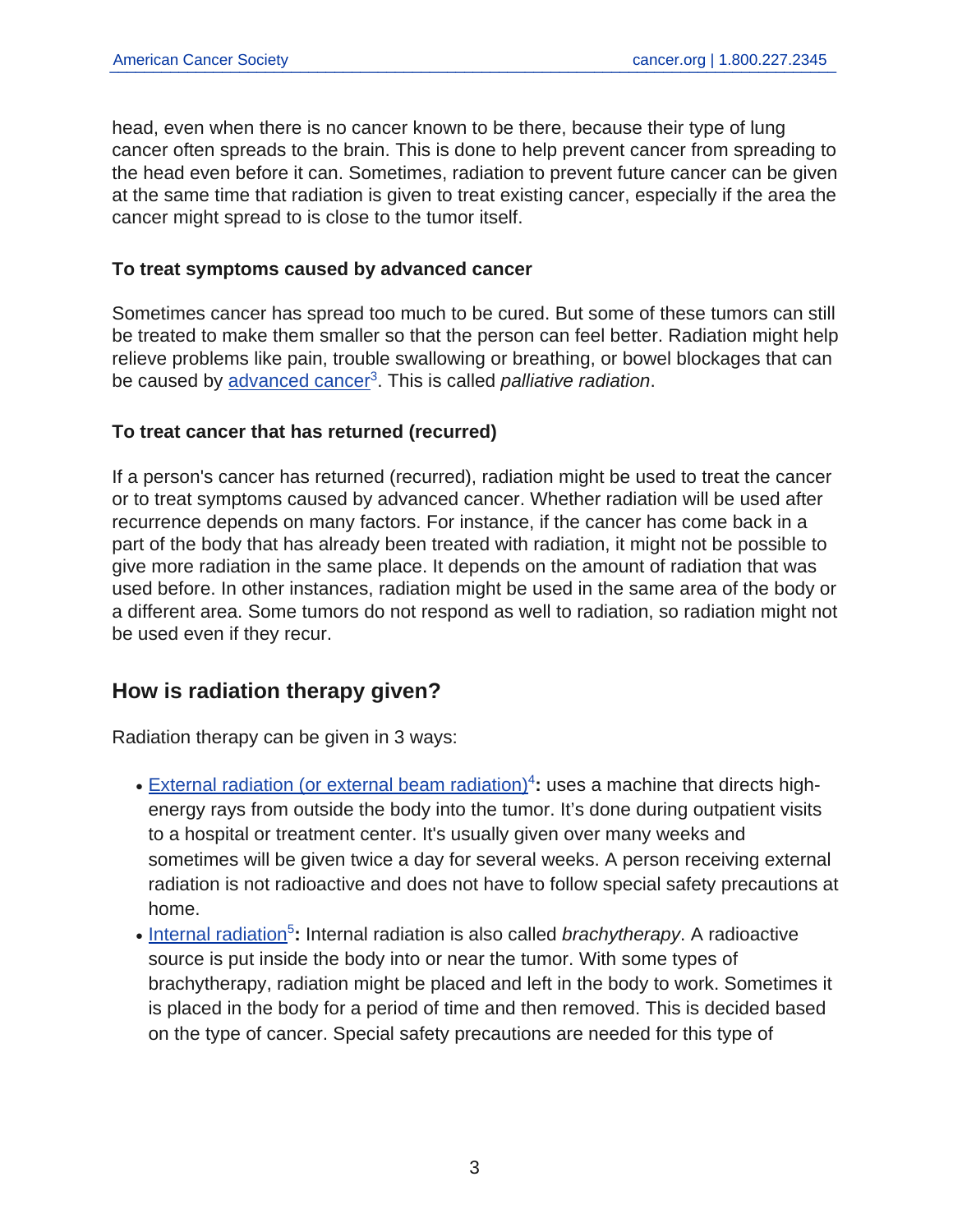radiation for a period of time. But it's important to know if the internal radiation is left in the body, after a while it eventually is no longer radioactive.

• [Systemic radiation](https://www.cancer.org/content/cancer/en/treatment/treatments-and-side-effects/treatment-types/radiation/systemic-radiation-therapy.html)<sup>6</sup>: Radioactive drugs given by mouth or put into a vein are used to treat certain types of cancer. These drugs then travel throughout the body. You might have to follow special precautions at home for a period of time after these drugs are given.

The type of radiation you might get depends on the kind of cancer you have and where it is. In some cases, more than one type is used. Your cancer care team can answer specific questions about the type of radiation prescribed for you, how it affects your body, and any precautions that may be needed.

## **Who gives radiation therapy treatments?**

During your radiation therapy, a team of highly trained medical professionals will care for you. Your team may include these people:

- **Radiation oncologist:** This doctor is specially trained to treat cancer with radiation. This person oversees your radiation treatment plan.
- Radiation physicist: This is the person who makes sure the radiation equipment is working as it should and that it gives you the exact dose prescribed by your radiation oncologist.
- **Dosimetrist:** This person helps the radiation oncologist plan the treatment.
- **Radiation therapist or radiation therapy technologist:** This person operates the radiation equipment and positions you for each treatment.
- Radiation therapy nurse: This nurse has special training in cancer treatment and can give you information about radiation treatment and managing side effects.

You may also need the services of a dietitian, physical therapist, social worker, dentist or dental oncologist, pharmacist, or other health care providers.

## **Does radiation therapy cause cancer?**

It has long been known that radiation therapy can slightly raise the risk of getting another cancer. It's one of the possible side effects of treatment that doctors have to think about when they weigh the benefits and risks of each treatment. For the most part, the risk of a second cancer from these treatments is small and is outweighed by the benefit of treating the cancer, but the risk is not zero. This is one of the many reasons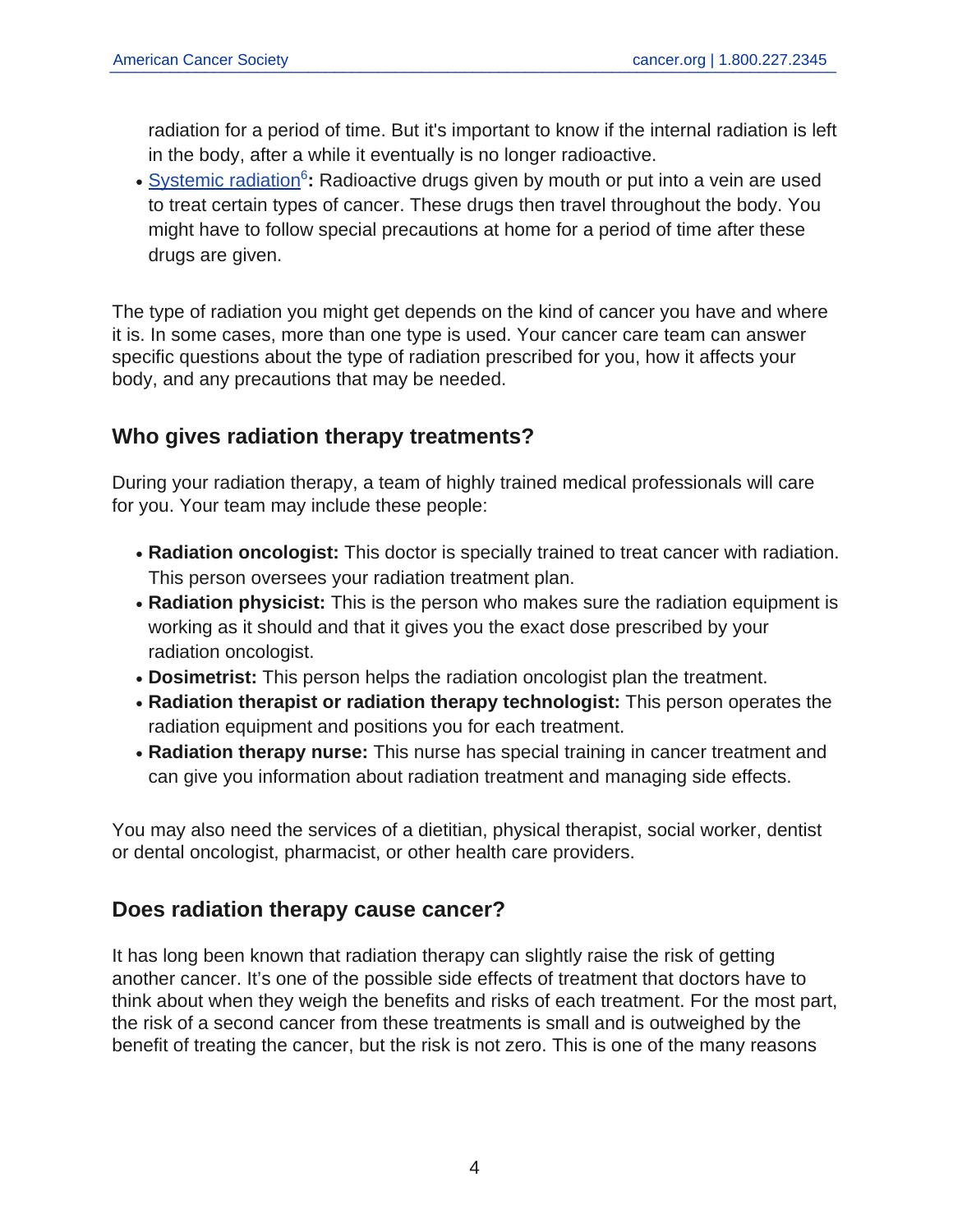each case is different and each person must be part of deciding which kind of treatment is right for them. The risk is different depending on where the radiation treatment will be in the body.

If your cancer care team recommends radiation treatment, it's because they believe that the benefits you'll get from it will outweigh the possible side effects. Still, this is your decision to make. Knowing as much as you can about the possible benefits and risks can help you be sure that radiation therapy is best for you.

## **Does radiation therapy affect pregnancy or fertility?**

**Females:** It's important not to become pregnant while getting radiation – it can harm the growing baby. If there's a chance you might become pregnant, be sure to talk to your doctor about birth control options.

If you are or might be pregnant, let your doctor know right away.

If the area getting radiation in your body includes the ovaries, it is possible that the dose of radiation can cause the ovaries to no longer work (sterility), and that you would be unable to have children. it is important to know the risk of this possibility in advance of receiving radiation therapy. If you are thinking about radiation therapy that will affect the ovaries, talk to your doctor about how this might affect having children in the future.

**Males:** Not much is known about radiation's effect on the children conceived by men while getting radiation therapy. Because of this, doctors often advise men to not get a woman pregnant during and for some weeks after treatment. Talk to your doctor to find out more about this.

If the area getting radiation includes the testicles, it is possible that the dose of radiation can cause the testicles to no longer work (sterility) and that you would be unable to have children. It is important to know the risk of this possibility in advance of receiving radiation therapy. There is no clear research about how sperm that is exposed to radiation affects future children made from that sperm. If you are thinking about radiation therapy that will affect the testicles, talk to your doctor about how this might affect having children in the future.

Learn more in [How Cancer and Cancer Treatment Can Affect Fertility](https://www.cancer.org/content/cancer/en/treatment/treatments-and-side-effects/physical-side-effects/fertility-and-sexual-side-effects/how-cancer-treatment-affects-fertility.html)<sup>7</sup>.

#### **Questions to ask about radiation therapy**

Before treatment, you'll be asked to sign a consent form saying that your doctor has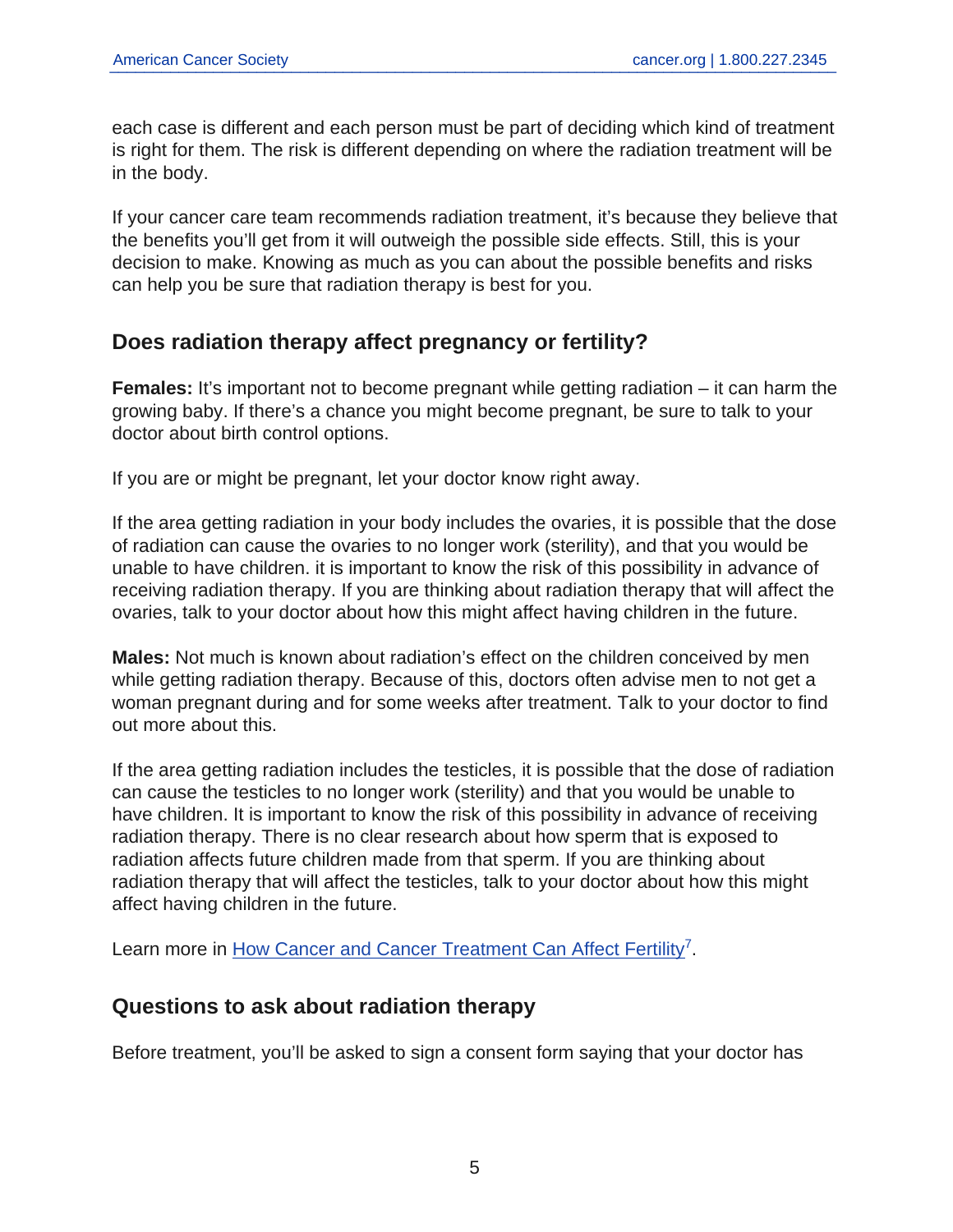explained how radiation therapy may help, the possible risks, the type of radiation to be used, and your other treatment options. Before signing the consent form, be sure that you have had a chance to get all your questions answered. Here are some of the things you may want to ask about:

- What's the purpose of radiation treatment for my type of cancer? To destroy or shrink the tumor? To prevent or stop cancer spread? To lower the chance the cancer may come back?
- What's the chance that the cancer will spread or come back if I do or don't get radiation therapy?
- What type of radiation therapy will I get?
- Are there other treatment options?
- What can I do to be ready for treatment?
- Can I eat before treatment or do I need to avoid certain foods before getting treatment?
- Do I need to follow a certain diet while I'm on treatment?
- What will radiation treatment be like?
- How often is it given? How long will each treatment take? How long will I be on radiation?
- What should I do if I have trouble getting to a treatment because of ride problems or weather?
- How will the radiation affect the area near the cancer?
- How will I feel while I'm getting treatment? Will I be able to work? Go to school? Take care of my family?
- What side effects am I likely to have, when will they start, and how long will they last?
- Will any of these side effects affect how I do things, such as eat or drink, exercise, work, etc.?
- Will treatment and/or side effects change how I look?
- What long-term side effects might I have?
- Will I be at higher risk for any other health problems in the future?
- Will I be radioactive during or after my treatment?
- Are any special precautions needed during or after my treatment?

## **Hyperlinks**

1. [www.cancer.org/treatment/treatments-and-side-effects/treatment](https://www.cancer.org/treatment/treatments-and-side-effects/treatment-types/chemotherapy.html)[types/chemotherapy.html](https://www.cancer.org/treatment/treatments-and-side-effects/treatment-types/chemotherapy.html)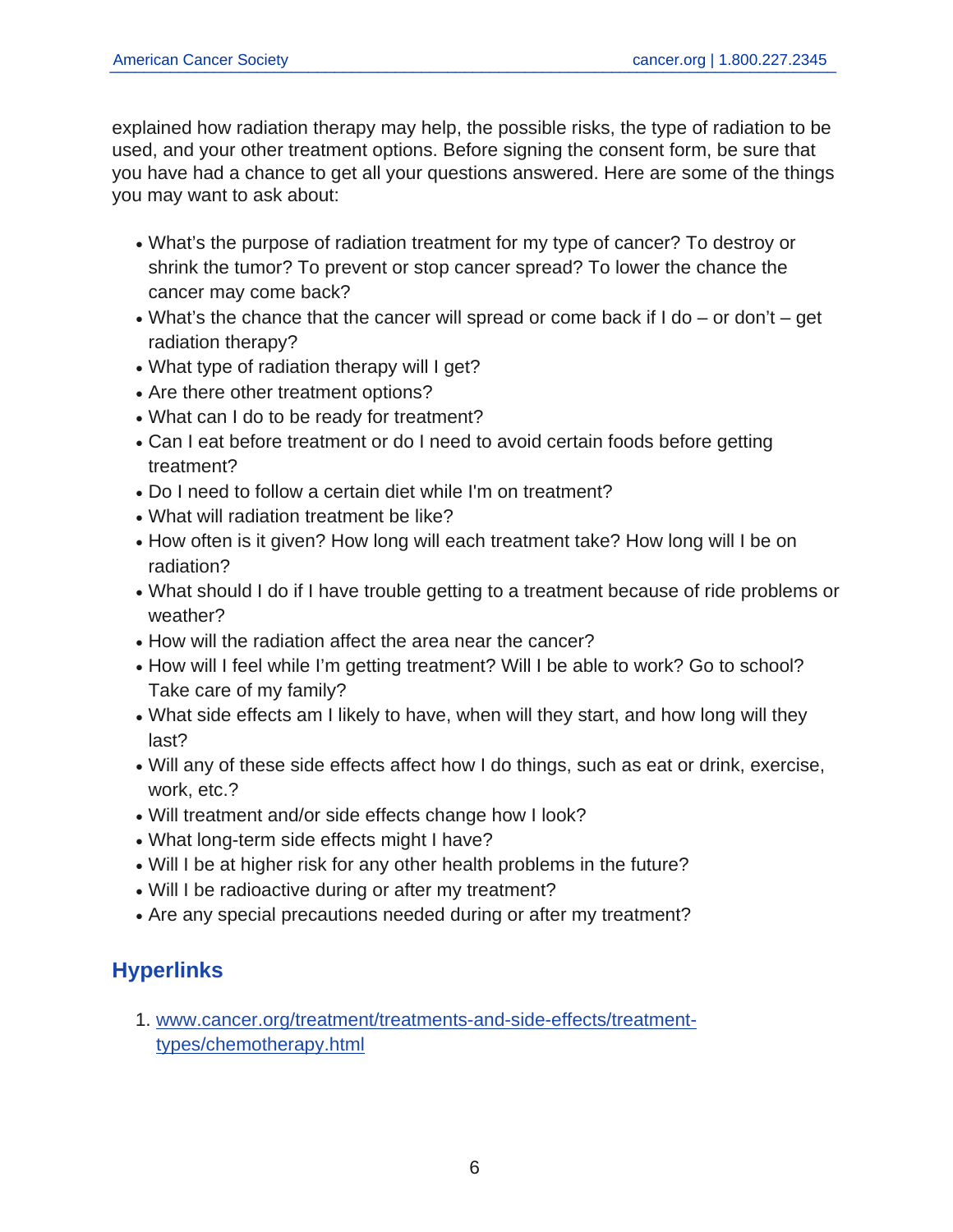- 2. [www.cancer.org/treatment/treatments-and-side-effects/treatment](https://www.cancer.org/treatment/treatments-and-side-effects/treatment-types/surgery.html)[types/surgery.html](https://www.cancer.org/treatment/treatments-and-side-effects/treatment-types/surgery.html)
- 3. [www.cancer.org/treatment/understanding-your-diagnosis/advanced-cancer.html](https://www.cancer.org/treatment/understanding-your-diagnosis/advanced-cancer.html)
- 4. [www.cancer.org/treatment/treatments-and-side-effects/treatment](https://www.cancer.org/treatment/treatments-and-side-effects/treatment-types/radiation/external-beam-radiation-therapy.html)[types/radiation/external-beam-radiation-therapy.html](https://www.cancer.org/treatment/treatments-and-side-effects/treatment-types/radiation/external-beam-radiation-therapy.html)
- 5. [www.cancer.org/treatment/treatments-and-side-effects/treatment](https://www.cancer.org/treatment/treatments-and-side-effects/treatment-types/radiation/internal-radiation-therapy-brachytherapy.html)[types/radiation/internal-radiation-therapy-brachytherapy.html](https://www.cancer.org/treatment/treatments-and-side-effects/treatment-types/radiation/internal-radiation-therapy-brachytherapy.html)
- 6. [www.cancer.org/treatment/treatments-and-side-effects/treatment](https://www.cancer.org/treatment/treatments-and-side-effects/treatment-types/radiation/systemic-radiation-therapy.html)[types/radiation/systemic-radiation-therapy.html](https://www.cancer.org/treatment/treatments-and-side-effects/treatment-types/radiation/systemic-radiation-therapy.html)
- 7. [www.cancer.org/treatment/treatments-and-side-effects/physical-side](https://www.cancer.org/treatment/treatments-and-side-effects/physical-side-effects/fertility-and-sexual-side-effects/how-cancer-treatment-affects-fertility.html)[effects/fertility-and-sexual-side-effects/how-cancer-treatment-affects-fertility.html](https://www.cancer.org/treatment/treatments-and-side-effects/physical-side-effects/fertility-and-sexual-side-effects/how-cancer-treatment-affects-fertility.html)

#### **References**

Abshire D, Lang, MK. The evolution of radiation therapy in treating cancer. Semin Oncol Nurs. 2018; 34(2):151-157.

American College of Radiology and the Radiological Society of North America. Brachytherapy. Accessed at https://www.radiologyinfo.org/en/info.cfm?pg=brachy on December 26, 2019.

American College of Radiology and the Radiological Society of North America. External beam therapy. Accessed at https://www.radiologyinfo.org/en/info.cfm?pg=ebt on December 26, 2019.

American College of Radiology and the Radiological Society of North America. Introduction to cancer therapy (radiation oncology). Accessed at https://www.radiologyinfo.org/en/info.cfm?pg=intro\_onco#part\_two on December 26, 2019.

American College of Radiology and the Radiological Society of North America. Radiation therapy. Accessed at https://www.radiologyinfo.org/en/submenu.cfm?pg=onco on December 26, 2019.

American Society for Radiation Oncology (ASTRO). ASTRO/ASCO/AUA guideline on hypofractionation for localized prostate cancer. Accessed athttps://www.astro.org/Patient-Care-and-Research/Clinical-Practice-Statements/ASTRO-39;s-guideline-on-hypofractionation-for-loca on December 26, 2019.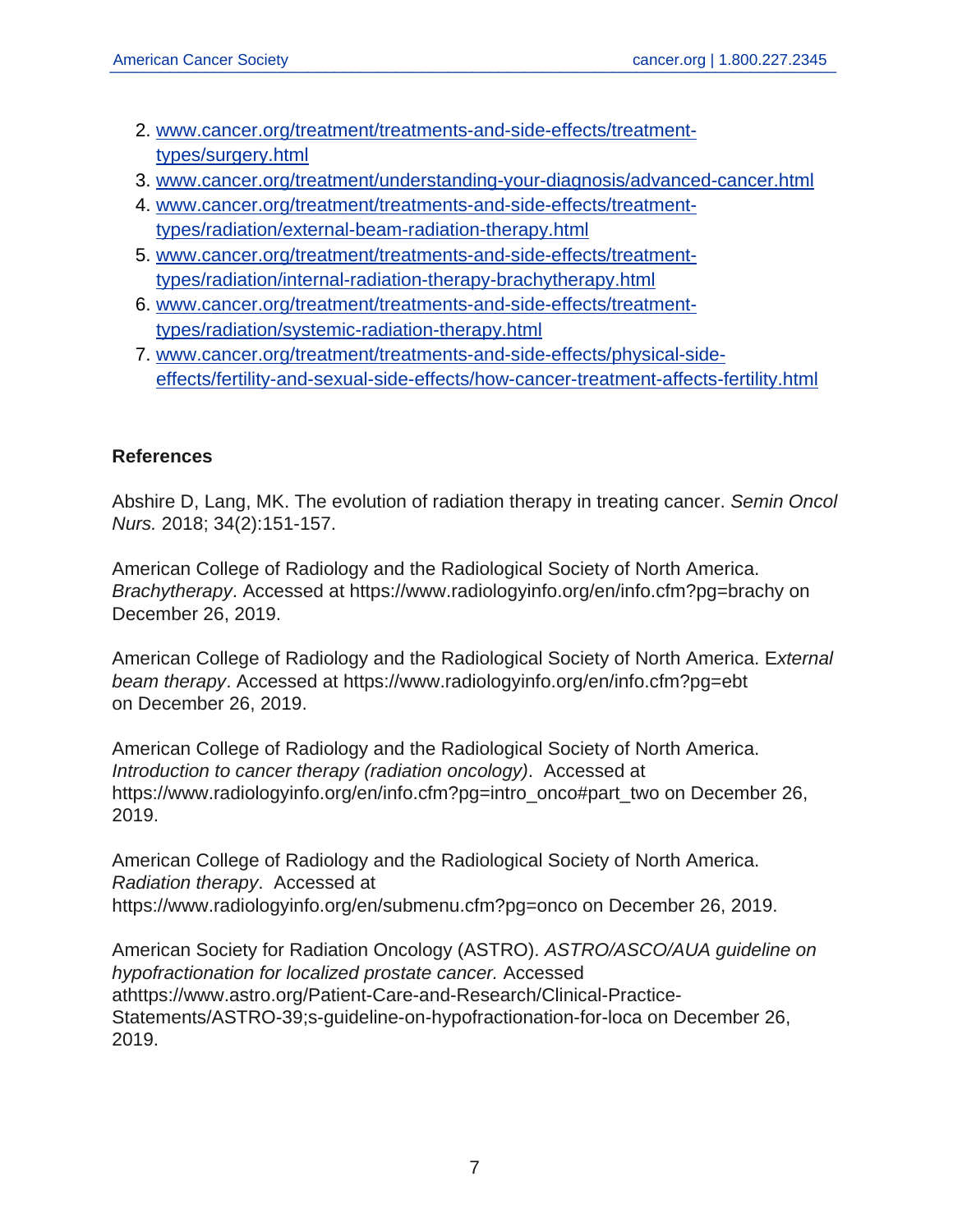American Society of Clinical Oncology (ASCO). Side effects of radiation therapy. Accessed at https://www.cancer.net/navigating-cancer-care/how-cancertreated/radiation-therapy/side-effects-radiation-therapy on December 26, 2019.

Drapek L. Radiation therapy. In Newton S, Hickey, Brant, JM, eds. Mosby's Oncology Nurse Advisor. 2nd ed. St Louis, MO: Elsevier; 2017:168-171.

Forshaw K, Hall AE, Boyes AW, et al. Patients' experiences of preparation for radiation therapy: A qualitative study. Oncol Nurs Forum. 2017; 44(1):E1-E9.

Ma L, Wang L, Tseng CL, et al. Emerging technologies in stereotactic body radiotherapy. Chin Clin Oncol. 2017; 6(Suppl 2):S12. Accessed at http://cco.amegroups.com/article/view/16002/16542 on December 26, 2019.

Morgan MA, TenHaken RK, Lawrence TS. Essentials of radiation therapy. In DeVita VT, Lawrence TS, Rosenberg SA, eds. DeVita, Hellman, and Rosenberg's Cancer Principles and Practice of Oncology. 11<sup>th</sup> ed. Philadelphia, PA: Lippincott, Williams, & Wilkins;; 2018:196-217.

National Cancer Institute (NCI). Radiation therapy to treat cancer. Accessed at https://www.cancer.gov/about-cancer/treatment/types/radiation-therapy on December 26, 2019.

Tiwari T. Yttrium-90 radioembolization: Current clinical practice and review of the recent literature. J Radiol Nurs. 2019; 38(2):86-91.

Beaud H, Tremblay AR, Chan PTK, et al. Sperm DNA damage in cancer patients. Adv Exp Med Biol. 2019; 1166:189-203.

Last Medical Review: December 27, 2019 Last Revised: December 27, 2019

#### **Written by**

The American Cancer Society medical and editorial content team [\(www.cancer.org/cancer/acs-medical-content-and-news-staff.html\)](https://www.cancer.org/content/cancer/en/cancer/acs-medical-content-and-news-staff.html)

Our team is made up of doctors and oncology certified nurses with deep knowledge of cancer care as well as journalists, editors, and translators with extensive experience in medical writing.

American Cancer Society medical information is copyrighted material. For reprint